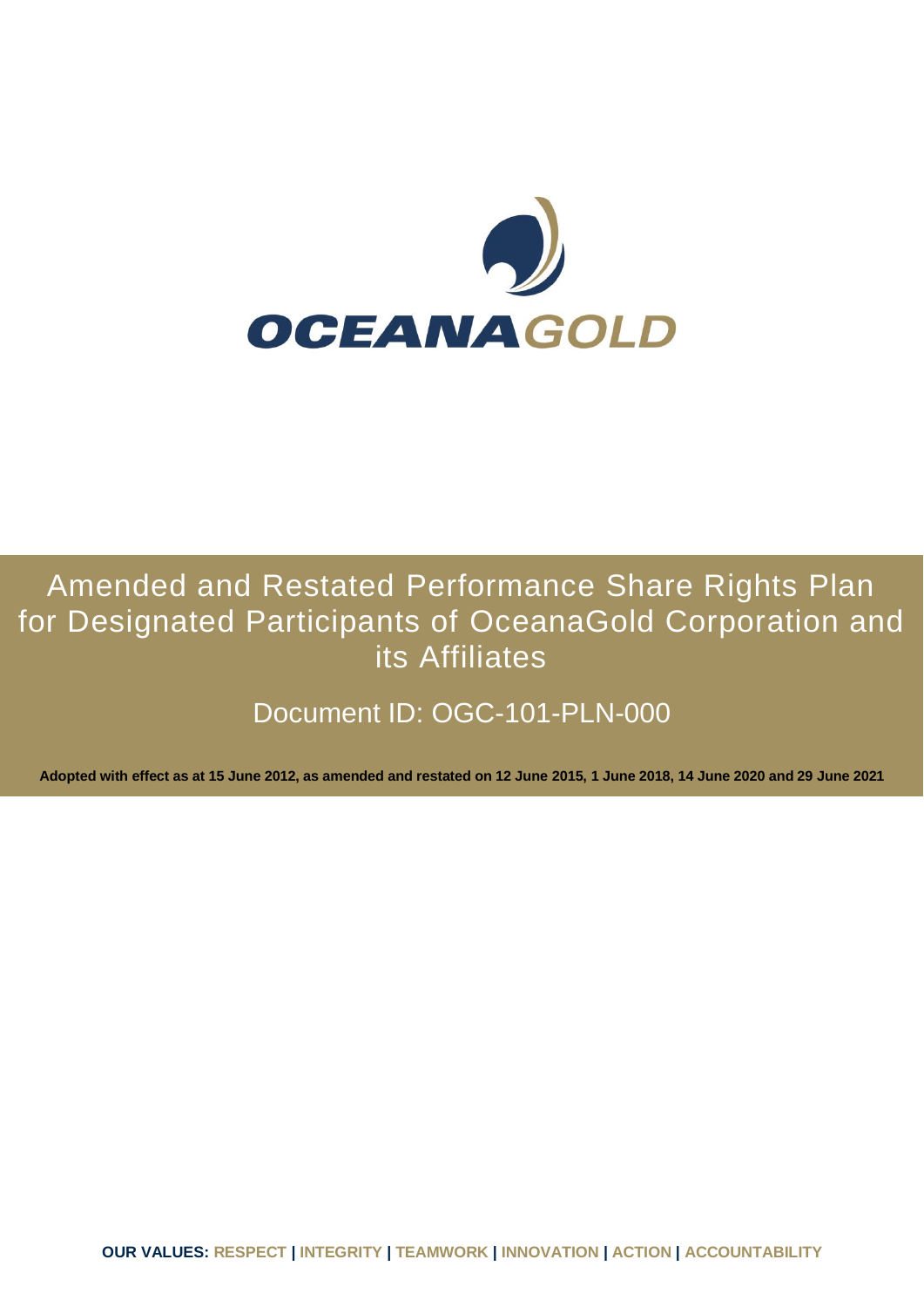

### **1 PREAMBLE AND DEFINITIONS**

#### 1.1 **Title**

The Plan herein described shall be called the "**Performance Share Rights Plan for Designated Participants of OceanaGold Corporation and its Affiliates**".

#### 1.2 **Purpose of the Plan**

The purposes of the Plan are to:

- (a) promote further alignment of interests between Designated Participants and the shareholders of the Corporation;
- (b) provide a compensation system for Designated Participants that is reflective of the responsibility, commitment and risk accompanying their management role over the medium term; and
- (c) allow Designated Participants to participate in the success of the Corporation over the medium term.

#### 1.3 **Definitions**

"**Affiliate**" means an "**affiliate**" as defined in Section 1.2 of National Instrument 45-106 - *Prospectus and Registration Exemptions*, and for purposes of Section 1.2(b) thereof, "**control**" shall be interpreted with reference to Section 2.23 thereof.

"**Applicable Law**" means any applicable provision of law, domestic or foreign, including, without limitation, applicable securities legislation, together with all regulations, rules, instruments, policy statements, rulings, notices, orders or other instruments promulgated thereunder and Stock Exchange Rules.

"**Beneficiary**" means any person designated by a Designated Participant by written instrument filed with the Committee to receive any Shares or CDIs issuable on account of Performance Rights in the event of the Designated Participant's death or, failing any such effective designation, the Designated Participant's estate.

"**Board**" means the Board of Directors of the Corporation.

"**Cause**" means:

- (a) the failure of the Designated Participant to perform, in a material respect, his duties and responsibilities, or to follow, in a material respect, the lawful policies, procedures, instructions or directions of the Corporation or any applicable Affiliate of the Corporation, except as may result from the Disability of the Designated Participant, which failure is not cured by the Designated Participant within 10 days of being advised of that failure in writing by the Corporation or an Affiliate of the Corporation, as applicable;
- (b) any fraudulent or violent activity on the part of the Designated Participant;
- (c) the conviction of the Designated Participant for any crime involving fraud, misrepresentation or breach of trust;
- (d) any financial impropriety, intentional dishonesty, breach of duty of loyalty or any intentional act on the part of the Designated Participant in discharging his duties and responsibilities of employment whether or not having the effect of materially injuring the reputation, business or business relationships of the Corporation or an Affiliate of the Corporation; or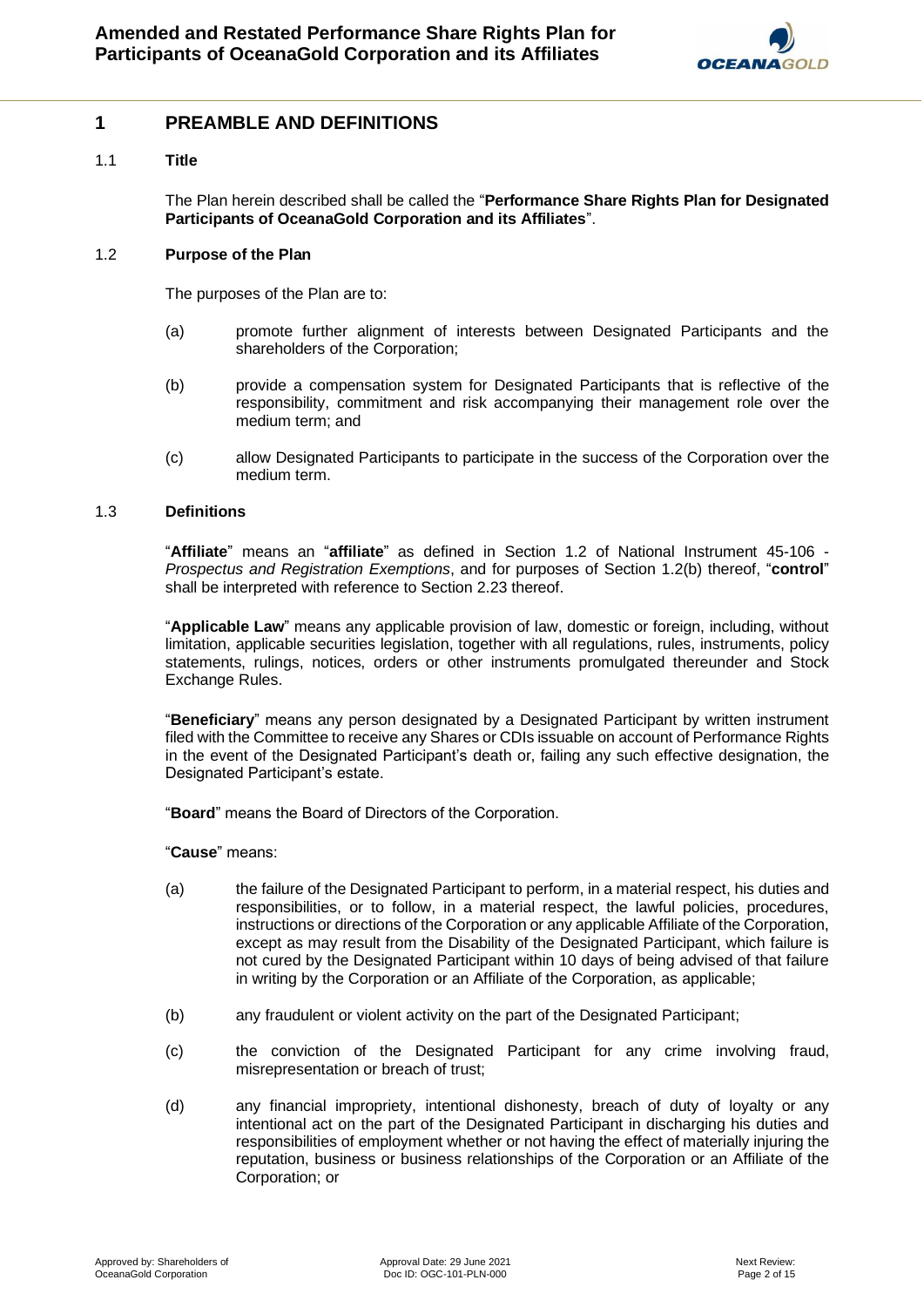

(e) any other act constituting cause at common law, including misconduct and serious misconduct.

"**CDI**" means a CDI of the Corporation pursuant to which an underlying Share is issued and registered in the name of CHESS Depositary Nominees Pty Ltd. for the benefit of the holder of the CDI.

"**Change in Control**" means the occurrence of any one or more of the following events:

- (a) a consolidation, merger, amalgamation, arrangement or other reorganization or acquisition involving the Corporation or any of its Affiliates and another corporation or other entity, as a result of which the holders of Shares immediately prior to the completion of the transaction hold less than 50% of the outstanding shares of the successor corporation after completion of the transaction;
- (b) the sale, lease, exchange or other disposition, in a single transaction or a series of related transactions, of assets, rights or properties of the Corporation and/or any of its subsidiaries which have an aggregate book value greater than 30% of the book value of the assets, rights and properties of the Corporation and its subsidiaries on a consolidated basis to any other person or entity, other than a disposition to a whollyowned subsidiary of the Corporation in the course of a reorganization of the assets of the Corporation and its subsidiaries;
- (c) a resolution is adopted to wind-up, dissolve or liquidate the Corporation;
- (d) any person, entity or group of persons or entities acting jointly or in concert (an "Acquiror") acquires or acquires control (including, without limitation, the right to vote or direct the voting) of Shares which, when added to the Shares owned of record or beneficially by the Acquiror or which the Acquiror has the right to vote or in respect of which the Acquiror has the right to direct the voting, would entitle the Acquiror and/or associates and/or affiliates of the Acquiror (as such terms are defined in the Securities Act (British Columbia) to cast or to direct the casting of 5 0% or more of the votes attached to all of the Shares which may be cast to elect directors of the Corporation or the successor corporation (regardless of whether a meeting has been called to elect directors);
- (e) as a result of or in connection with: (A) a contested election of directors, or; (B) a consolidation, merger, amalgamation, arrangement or other reorganization or acquisition involving the Corporation or any of its Affiliates and another corporation or other entity, the nominees named in the most recent management information circular of the Corporation for election to the Board shall not constitute a majority of the Board; or
- (f) the Board adopts a resolution to the effect that a Change of Control as defined herein has occurred or is imminent.

"**Committee**" means the Remuneration, People and Culture Committee of the Corporation established by the Board or any other committee the Board sees fit, or if no such committees exist, the Board.

"**Corporation**" means OceanaGold Corporation.

"**Designated Participant**" means such directors and employees of the Corporation or an Affiliate of the Corporation as the Committee may designate from time to time as eligible to participate in the Plan pursuant to Section 4.2, which shall not include Non-Employee Directors.

"**Disability**" means, in the case of an employee of the Corporation or an Affiliate of the Corporation, the Designated Participant's physical or mental long-term inability to substantially fulfil his duties and responsibilities on behalf of the Corporation or, if applicable, an Affiliate of the Corporation in respect of which the Designated Participant commences receiving, or is eligible to receive, long-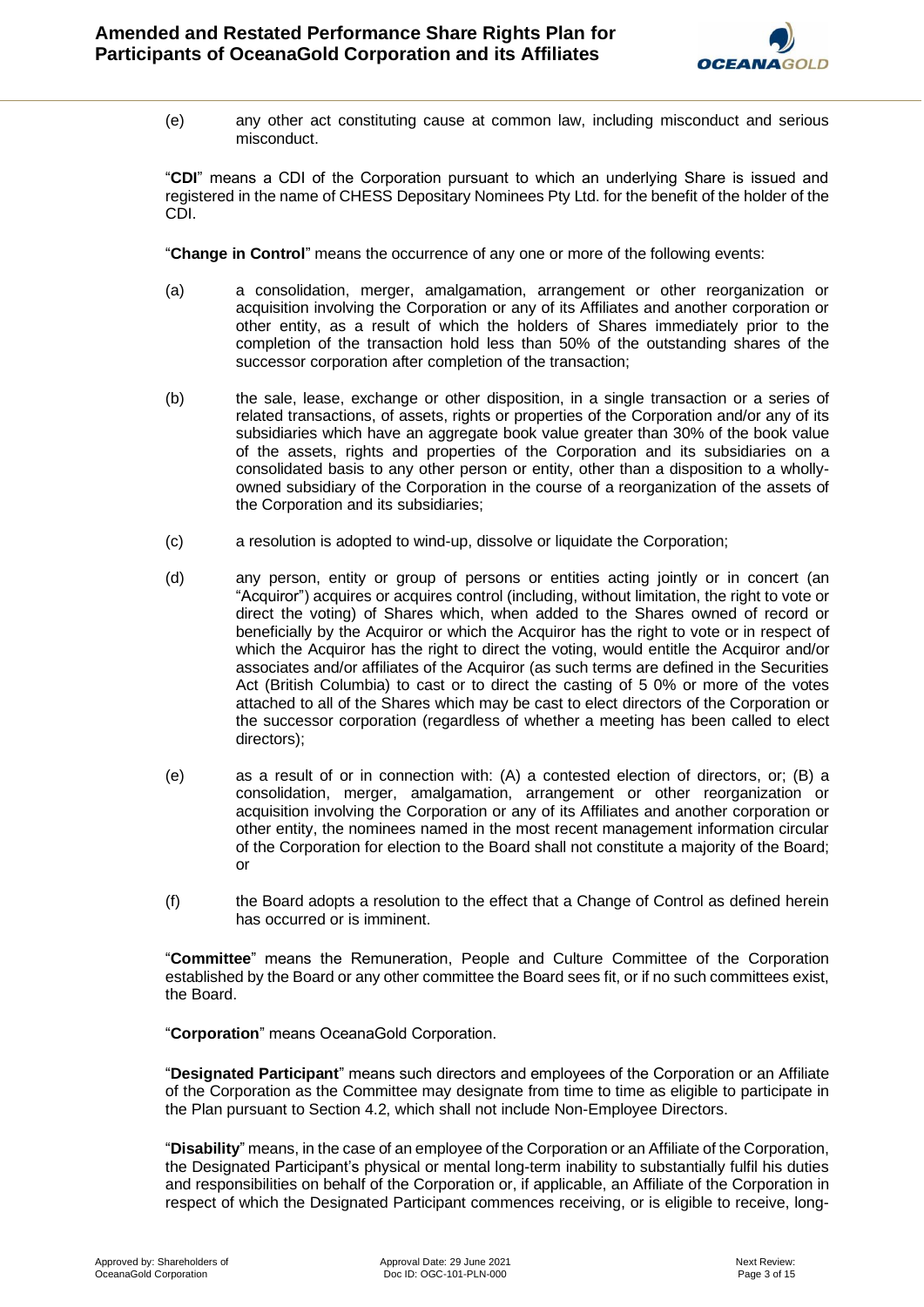

term disability benefits under a long-term disability plan of the Corporation or an Affiliate of the Corporation. In the case of a Designated Participant who is not a member of a long-term disability plan of the Corporation or an Affiliate of the Corporation, "**Disability**" means a physical or mental impairment that prevents the Designated Participant from engaging in any employment for which the Designated Participant is reasonably suited by virtue of the Designated Participant's education, training or experience and that can reasonably be expected to last for the remainder of the Designated Participant's lifetime, as determined by the Committee.

**"Financial Reporting Requirements"** means all applicable accounting principles, laws and regulations, as well as the Corporation's internal controls which govern the full, fair, accurate, timely and understandable disclosure of all financial transactions and events of the Corporation.

"**Good Leaver**" means any Designated Participant who ceases to be employed by the Corporation or an Affiliate of the Corporation that the Committee deems to be a Good Leaver. In making this determination, the Committee may consider if such Designated Participant ceased employment due to any of the following:

- (a) genuine redundancy;
- (b) Retirement;
- (c) Disability;
- (d) death;
- (e) any other reason which the Board determines, on a case by case basis, in its absolute discretion results in the relevant participant being a "good leaver"; or
- (f) termination of employment without cause.

"**Insider**" means an insider as such term is defined in Part 1 of the Toronto Stock Exchange Company Manual.

"**Market Value**" of a Vested Performance Right or a Share on any date means the volume weighted average trading price of the Shares, calculated by dividing the total value by the total volume of Shares traded on the Stock Exchange, or another stock exchange where the majority of trading volume and value of the Shares occurs, for the ten (10) trading days immediately preceding the relevant date; provided that if the Shares are suspended from trading or have not traded on the Stock Exchange or another stock exchange for an extended period of time, the market price will be the fair market value of the Shares as determined by the Board.

**"Misconduct"** means any material violation of the Corporation's Statement of Business Ethics and Code of Conduct by a Designated Participant, or any act or omission undertaken by a Designated Participant, that is reasonably likely to expose the Corporation to material financial, business or reputational risk.

"**Non-Employee Director**" means a director of the Corporation who is not also an employee of the Corporation.

"**Performance Period**" means a period as specified by the Board in accordance with Section 4.2 in respect of which a Designated Participant may be or become entitled to receive any Shares or CDIs issuable on account of Performance Rights.

"**Performance Right Register**" has the meaning ascribed thereto in Section 5.1.

"**Performance Rights**" means rights granted to a Designated Participant to receive Shares or CDIs as evidenced by the Performance Right Register in accordance with the provisions hereof and a written acknowledgement entered into between the Corporation and the Designated Participant.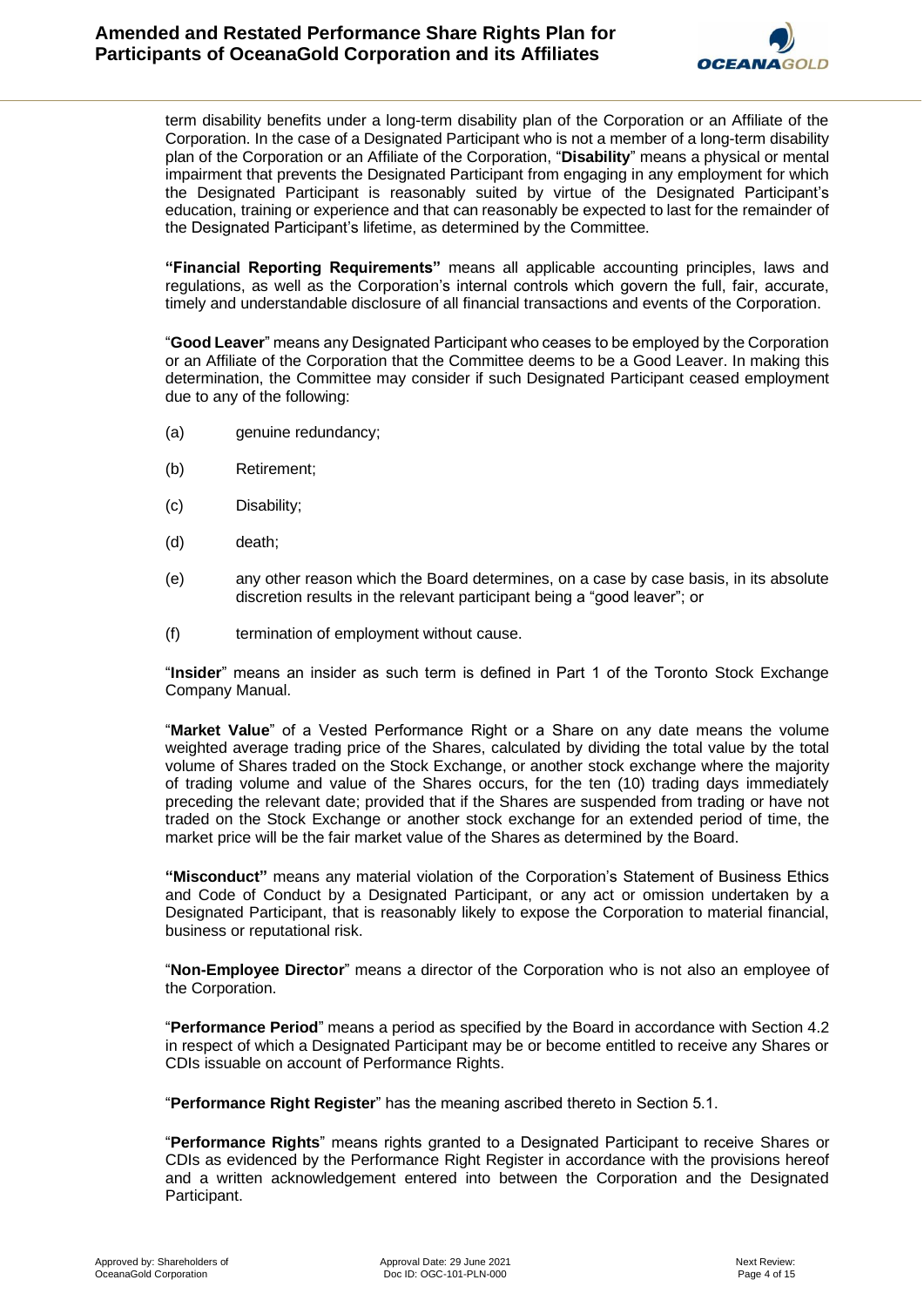

"**Plan**" means this Performance Share Rights Plan for Designated Participants of OceanaGold Corporation and its Affiliates, including any schedules or appendices hereto, all as amended or amended and restated from time to time.

**"Restatement"** means a material restatement of the Corporation's financial results occasioned as a result of one or more errors or other non-compliance with Financial Reporting Requirements.

"**Retirement**" means in the case of an employee of the Corporation or an Affiliate of the Corporation, the retirement of the Designated Participant from employment with the Corporation or an Affiliate of the Corporation as applicable, and "retires" shall have a corresponding meaning. The determination of whether a Designated Participant has retired shall be at the sole discretion of the Board.

"**Security Based Compensation Arrangement**" has the meaning ascribed in Section 613(b) of the *Toronto Stock Exchange Company Manual*, and includes:

- (a) stock option plans for the benefit of employees, insiders, service providers or any one of such groups;
- (b) individual stock options granted to employees, service providers or insiders if not granted pursuant to a plan previously approved by the Corporation's security holders;
- (c) stock purchase plans where the Corporation provides financial assistance or where the Corporation matches the whole or a portion of the securities being purchased;
- (d) stock appreciation rights involving issuances of securities from treasury;
- (e) any other compensation or incentive mechanism involving the issuance or potential issuances of securities of the Corporation; and
- (f) security purchases from treasury by an employee, insider or service provider which is financially assisted by the Corporation by any means whatsoever.

"**Share**" means a common share of the Corporation as constituted on the date hereof and includes any rights attached thereto which trade therewith.

"**Stock Exchange**" means the Toronto Stock Exchange, or if the Shares are not listed on the Toronto Stock Exchange, the Australian Securities Exchange, o r such other stock exchange on which the Shares are listed, or if the Shares are not listed on any stock exchange, then on the over-the-counter market.

"**Stock Exchange Rules**" means the applicable rules of the Stock Exchange.

"**Target Milestone**" has the meaning ascribed thereto in Section 6.5.

"**Termination Date**" means:

- (a) in the case of the death of a Designated Participant, the date of death;
- (b) in the case of the Retirement of a Designated Participant who is an employee of the Corporation or an Affiliate of the Corporation, the date on which the Designated Participant retires in accordance with the normal retirement policies of the Corporation or an Affiliate of the Corporation;
- (c) in the case of the resignation b y a Designated Participant, the date of notice of resignation;
- (d) in the case of the Disability of a Designated Participant who is an employee of the Corporation or an Affiliate of the Corporation, the date on which: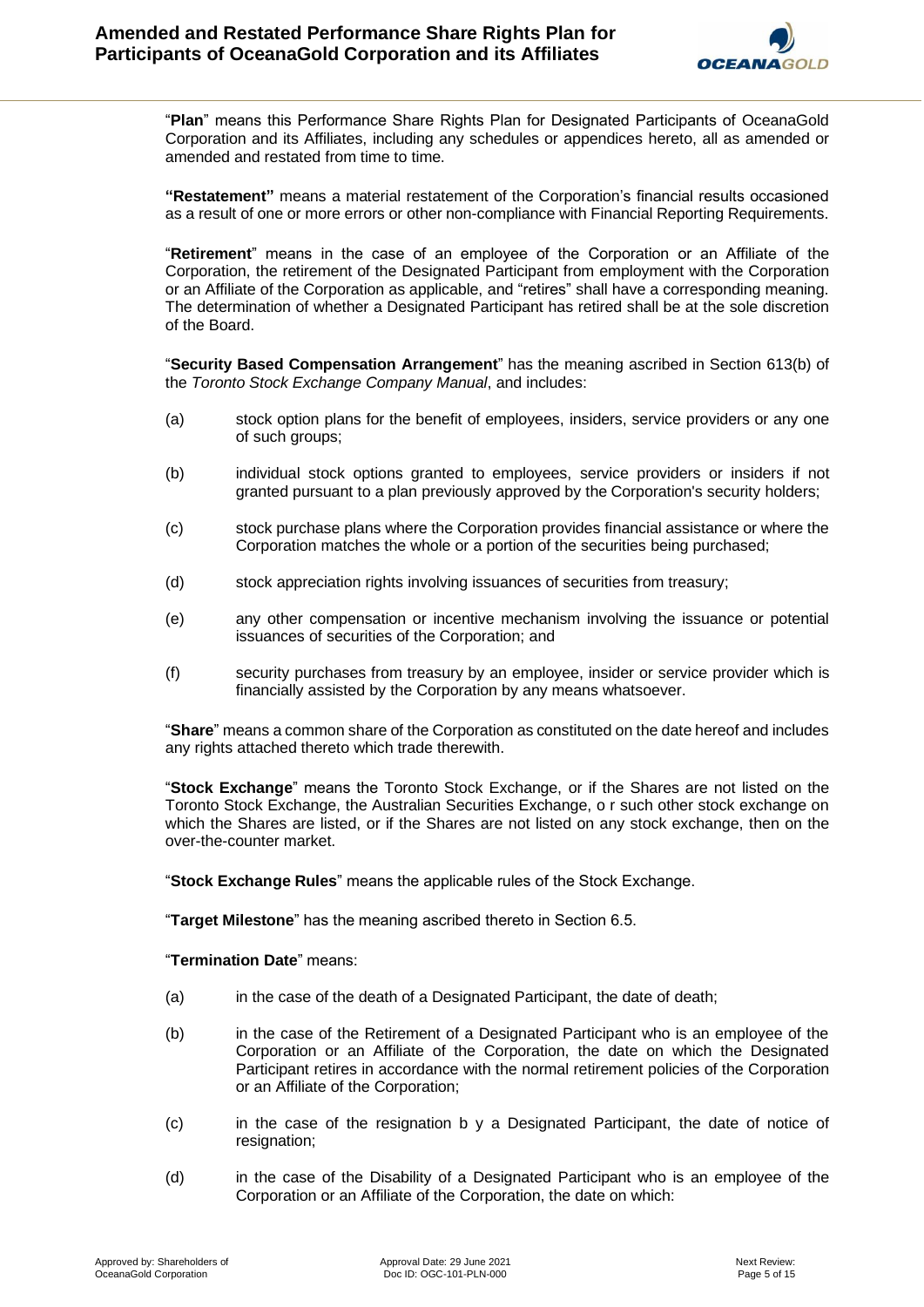

- (i) the Designated Participant commences receiving, or is eligible to receive, long-term disability benefits under a long- term disability plan of the Corporation or an Affiliate of the Corporation; or
- (ii) if a Designated Participant is not a member of a long-term disability plan of the Corporation or an Affiliate of the Corporation, the date that the Designated Participant has suffered a physical or mental impairment that prevents the Designated Participant from engaging in any employment for which the Designated Participant is reasonably suited by virtue of the Designated Participant's education, training or experience and that is reasonably expected to last for the remainder of the Designated Participant's lifetime, as determined by the Board; and
- (e) in the case of a Designated Participant being terminated without Cause or by mutual agreement, the date that is the later of:
	- (i) the date of termination; and
	- (ii) the date on which any notice or otherwise binding severance period expires;

provided that if any date determined in accordance with the foregoing provisions is not a Trading Day, the Termination Date shall be the Trading Day immediately preceding the date of death, Retirement, Disability or termination without Cause.

"**Trading Day**" means any date on which the Stock Exchange is open for the trading of Shares and on which at least a board lot of Shares actually traded.

"**Vested Performance Rights**" has the meaning ascribed thereto in Section 6.1.

## **2 CONSTRUCTION AND INTERPRETATION**

- 2.1 **Gender, Singular, Plural**. In the Plan, references to the masculine include the feminine; and references to the singular shall include the plural and vice versa, as the context shall require.
- 2.2 **Severability**. If any provision of the Plan or part hereof is determined to be void or unenforceable all or in part, such determination shall not affect the validity or enforcement of any other provision or part thereof.
- 2.3 **Headings, Sections**. Headings wherever used herein are for reference purposes only and do not limit or extend the meaning of the provisions herein contained. A reference to a section or schedule shall, except where expressly stated otherwise, mean a section or schedule of the Plan, as applicable.
- 2.4 **Governing Law**. The Plan shall be governed and interpreted in accordance with the laws of the Province of British Columbia and the laws of Canada applicable therein. Any actions, proceedings or claims in any way pertaining to the Plan shall be commenced in the courts of the Province of British Columbia and the courts of the Province of British Columbia will have exclusive jurisdiction to entertain any action, proceeding or claim arising under this Plan. The Corporation, each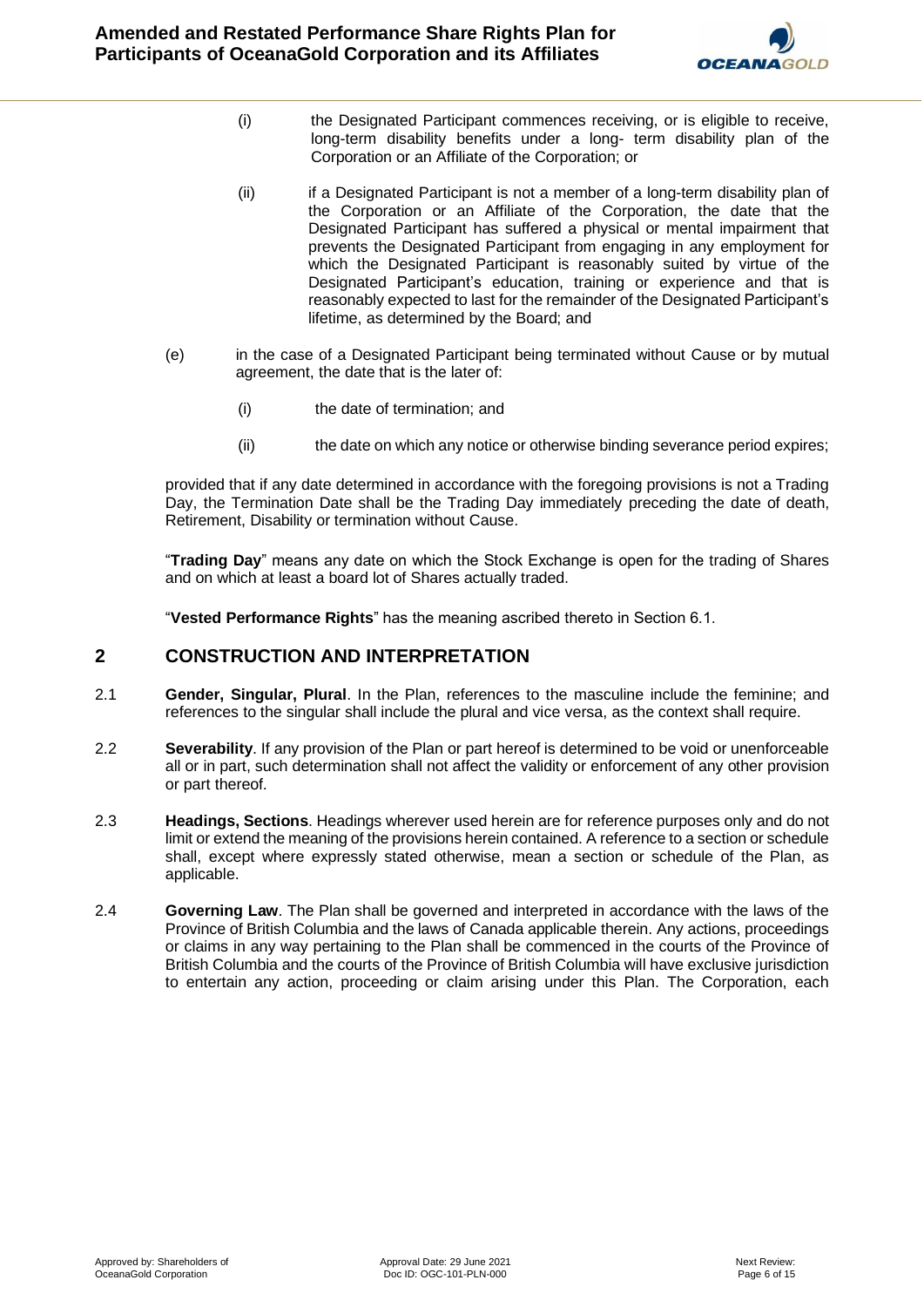

Designated Participant and his Beneficiary, if applicable, hereby attorn to the jurisdiction of the courts of the Province of British Columbia.

2.5 **References to Statutes, Etc**. Any reference to a statute, regulation, rule, instrument, or policy statement shall refer to such statute, regulation, rule, instrument, or policy statement as the same may be amended, replaced or re- enacted from time to time.

# **3 EFFECTIVE DATE**

3.1 **Effective Date**. The Corporation is establishing the Plan, effective on June 15, 2012.

# **4 PERFORMANCE RIGHTS GRANTS AND PERFORMANCE PERIODS**

- 4.1 **Administration**. The Plan shall be administered by the Committee and the Board has delegated to the Committee such administrative duties and powers required to administer the Plan.
- 4.2 **Grant of Performance Rights**. The Board may make grants of Performance Rights at the Market Value to Designated Participants in such number as may be specified by the Board with effect from such date(s) as the Board may specify upon recommendation by the Committee. The Performance Right Register shall indicate the number of Performance Rights which have been granted to each Designated Participant from time to time.
- 4.3 **Performance Period**. The Board will, in its sole discretion upon recommendation by the Committee, determine the Performance Period applicable to each grant of Performance Rights under Section 4.2. Unless otherwise specified by the Board, the Performance Period applicable to a grant of Performance Rights will commence on the January 1 coincident with or immediately preceding the grant and end on December 31 of the third year following the calendar year in which such Performance Rights were granted.
- 4.4 **Limitations on Grant**. Notwithstanding any other provision of the Plan, the aggregate number of Shares that may be issued on the redemption of Performance Rights that have been granted and remain outstanding under the Plan shall not at any time, when taken together with Shares reserved for issuance pursuant to all of the Corporation's Security Based Compensation Arrangements then either in effect or proposed, at any time be such as to result in:
	- (a) the number of Shares reserved for issuance to any one Designated Participant exceeding 3.5% of the issued and outstanding Shares;
	- (b) the issuance to any one Designated Participant, within a one-year period, of a number of Shares exceeding 3.5% of the number of issued and outstanding Shares;
	- (c) the number of Shares issuable or reserved for issuance to Designated Participants at any time exceeding 3.5% of the issued and outstanding Shares;
	- (d) the number of Shares issuable or reserved for issuance to Insiders at any time exceeding 3.5% of the issued and outstanding Shares; and
	- (e) the number of Shares issued to Insiders within a one-year period exceeding 3.5% of the number of issued and outstanding Shares.

For the purposes of this Section 4.4, the number of issued and outstanding Shares shall be determined on a non-diluted basis. In addition, for purposes clauses (a) and (b) of this Section 4.4, Performance Rights granted prior to the Designated Participant becoming an Insider shall be excluded.

4.5 **No Hedging**. Designated Participants are not permitted to enter into transactions (including, without limiting any of the foregoing, the use or purchase of derivatives, prepaid variable forward contracts, equity swaps, collars or units of exchange funds or otherwise) which limit the economic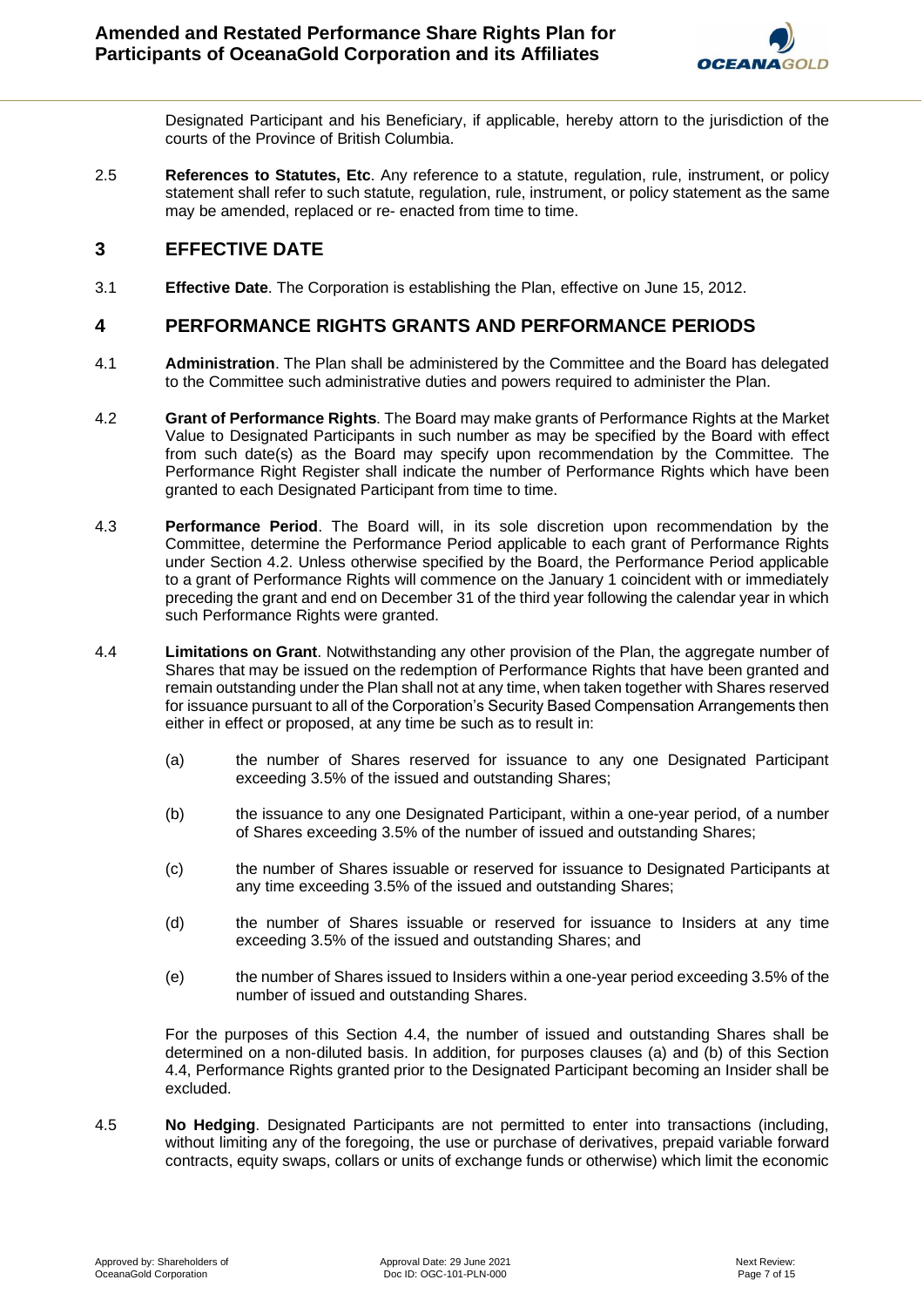

risk or are designed to hedge or offset a decrease in the market value of Performance Rights which are not Vested Performance Rights.

# **5 ACCOUNTS**

- 5.1 **Performance Right Register**. A register, to be known as the "Performance Right Register", shall be maintained by the Corporation for all Designated Participants and shall detail all grants of Performance Rights as are received by a Designated Participant from time to time.
- 5.2 **Cancellation of Performance Rights that Fail to Vest or Are Redeemed**. Performance Rights that fail to vest in a Designated Participant in accordance with the Plan, or that are redeemed in accordance with the Plan, shall be cancelled and shall cease to be recorded in the Performance Right Register as of the date on which such Performance Rights fail to vest or are redeemed, as the case may be, and the Designated Participant will have no further right, title or interest in such Performance Rights.

# **6 VESTING OF PERFORMANCE RIGHTS**

- 6.1 **Vesting**. Performance Rights granted to a Designated Participant under Section 4.2 in respect of a Performance Period shall vest in accordance with this Section 6. Except where the context requires otherwise, each Performance Right which is vested pursuant to this Section 6 shall be referred to herein as a "Vested Performance Right". Subject to Section 7.7, Vested Performance Rights shall be redeemed as to one-half (1/2) the number of Vested Performance Rights in Shares and as to the remaining one-half (1/2) of Vested Performance Rights in cash.
- 6.2 **Vesting of Performance Rights Based on Designated Participant's Target Milestones**. Unless otherwise specified by the Board, subject to the remaining provisions of this Section 6, Performance Rights granted to a Designated Participant in respect of a Performance Period under Section 4.2 shall vest based upon the achievement of the Target Milestones for that Performance Period on a date established by the Board to be as soon as practicable following the Performance Period allowing for a final determination of the achievement of the Target Milestones, in accordance with the vesting schedule established by the Board at the time of the grant and as set out in the written acknowledgement referred to in Section 6.6.
- 6.3 **Vesting on Death, Retirement, Disability or Termination without Cause**. Subject to Section 6.4, and upon recommendation from management of the Company, the Committee may determine that if a Designated Participant ceases employment with the Corporation or an Affiliate of the Corporation as a Good Leaver, the Performance Rights shall continue to vest in accordance with their original schedule established by the Board at the time of grant and as set out in the written acknowledgement referred to in Section 6.6.
- 6.4 **Employment or Consulting Contracts**. Performance Rights shall vest and be redeemed only in accordance with the terms and conditions of this Plan and the written acknowledgement between the Corporation and a Designated Participant irrespective of any employment or consulting contract between the Corporation or an Affiliate of the Corporation and the Designated Participant.
- 6.5 **Determination of Target Milestones**. The Committee shall cause the Target Milestones to be determined for each Performance Period at or prior to the time of granting Performance Rights to the Designated Participant for that Performance Period. Target Milestones shall be determined by the Committee, acting reasonably, and shall be based on a comparison over the Performance Period of the total shareholder return of the Corporation's Shares relative to the total shareholder return of the shares of a peer group of companies established by the Board, acting reasonably, at the time of grant of the Performance Rights.
- 6.6 **Acknowledgement**. A Designated Participant shall complete and deliver a written acknowledgement in the form attached to the Plan as **Schedule A - Designated Participant's Acknowledgement** (or a similar form as determined by the Corporation), which acknowledgement once delivered by a Designated Participant shall form the basis for the contractual entitlement to the Performance Rights granted to the Designated Participant. The acknowledgement must be delivered to the Corporation by the Designated Participant within 21 days of the date the Designated Participant receives advice of the grant of the Performance Rights. If the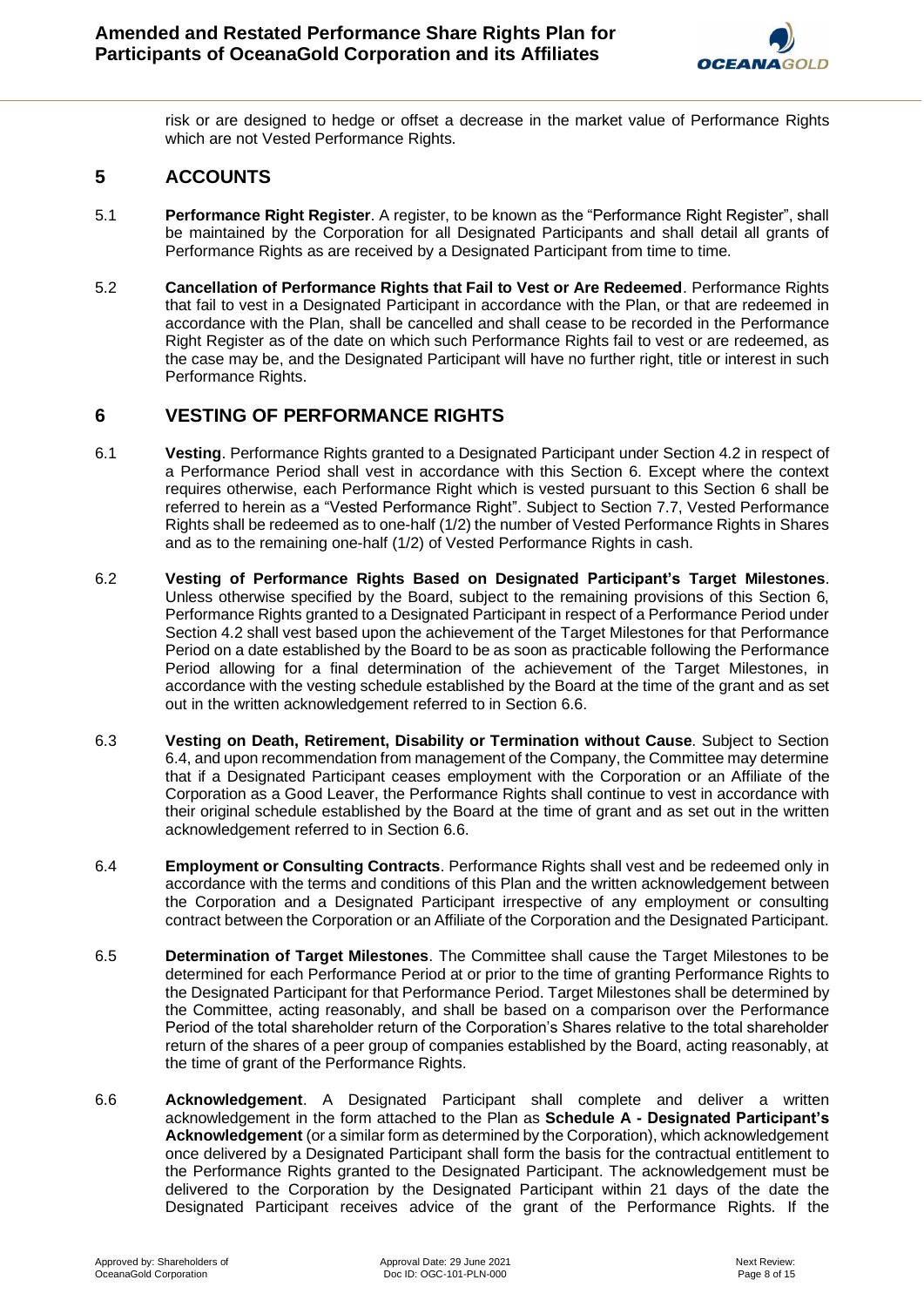

acknowledgement is not delivered within this time, the Board reserves the right to revoke the grant of the Performance Rights to the Designated Participant.

## **7 REDEMPTION OF PERFORMANCE SHARE UNITS**

- 7.1 **Designated Participant Continuing in Employment or Under Contract**. Subject to the remaining provisions of this Section 7, each Designated Participant who continues in employment or under contract with the Corporation or an Affiliate of the Corporation shall have the right to receive, and shall receive, with respect to all Performance Rights that are Vested Performance Rights as at the last day of the Performance Period as provided herein (or such earlier date in the case of Vested Performance Rights that are redeemable immediately upon the achievement of Target Milestones):
	- (a) such number of Shares or CDIs duly issued by the Corporation (including the issuance of the Shares underlying such CDIs) as are equal to one-half (1/2) the number of such Vested Performance Rights to be redeemed; and
	- (b) a gross cash payment equal to one-half (1/2) of such Vested Performance Rights to be redeemed where the amount of such gross cash payment, inclusive of any employer superannuation contribution payment obligations shall be equal to the product obtained by multiplying the number Vested Performance Rights to be redeemed in cash (being one-half (1/2) the Vested Performance Rights) by the Market Value determined as at the last day of the Performance Period (or such earlier date in the case of Vested Performance Rights that are redeemable immediately upon the achievement of Target Milestones),

both as soon as practicable following the determination of vesting in accordance with Section 6.2.

- 7.2 **Redemption on Death, Retirement, Disability or Termination without Cause**. Subject to the remaining provisions of this Section 7, the Committee may determine, upon recommendation from management of the Company, that if a Designated Participant ceases employment with the Corporation or an Affiliate of the Corporation as a Good Leaver, the Designated Participant or his Beneficiary, if applicable, shall have the right to receive, and shall receive, with respect to all Performance Rights that are Vested Performance Rights as determined in accordance with Section 6.3, as at the Termination Date:
	- (a) such number of Shares or CDIs duly issued by the Corporation (including the issuance of the Shares underlying such CDIs) as are equal to one-half (1/2) of the number of such Vested Performance Rights to be redeemed, and
	- (b) a gross cash payment, including any employer superannuation contribution payment obligations, equal to one-half (1/2) of such Vested Performance Rights to be redeemed where the amount of such gross cash payment shall be equal to the product obtained by multiplying the number Vested Performance Rights to be redeemed in cash (being one-half (1/2) of the Vested Performance Rights) by the Market Value determined as at the Termination Date,

both as soon as practicable following the Termination Date, and may continue to have the right to receive such number of Shares or CDIs (and the issuance of the Shares underlying such CDIs) from time to time as become available in accordance with the vesting schedule established by the Board in accordance with Section 6.2 at the time of the grant and as set out in the written acknowledgement referred to in Section 6.6.

- 7.3 **Cash Payment reduced by taxes and other contribution:** The gross cash payments paid to a Designated Participant under clauses 7.1(b) or 7.2(b) will be reduced by:
	- (a) the amount of the employer contribution (if any) and / or employee withholding that the Corporation or an Affiliate of the Corporation is required to make to a complying superannuation fund in respect of that Designated Participant in relation to the payment of that amount to that Designated Participant; and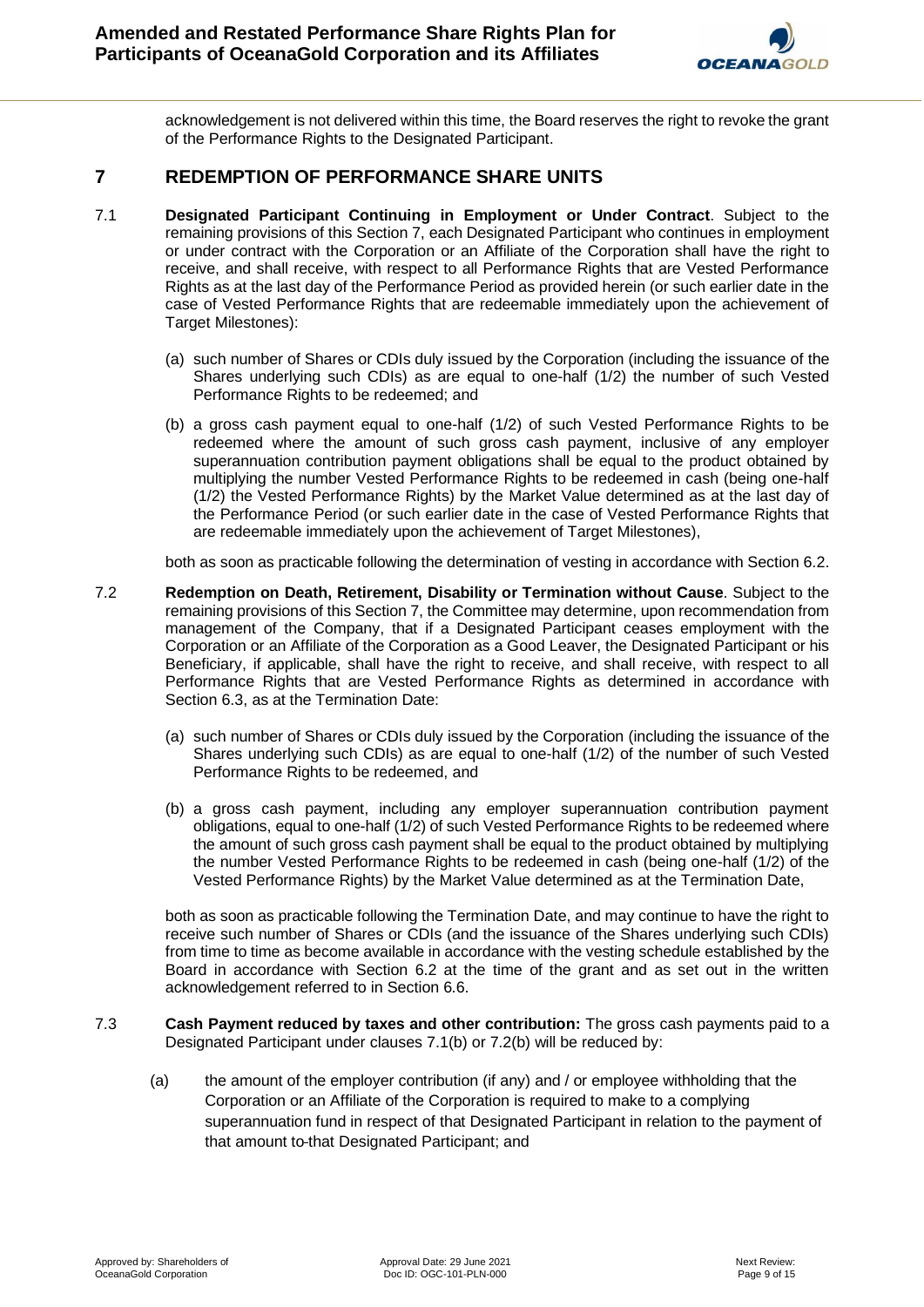

- (b) the amount of any taxes that the Corporation or an Affiliate of the Corporation is required to withhold in relation to the payment of cash and issue of Shares and CDIs to that Designated Participant under clauses 7.1 and 7.2 (as applicable).
- 7.4 **Termination for Cause and Voluntary Termination During Performance Period**. Unless otherwise determined by the Committee, if:
	- (a) the employment of a Designated Participant is terminated for Cause;
	- (b) the Designated Participant terminates his employment with the Corporation or an Affiliate of the Corporation for any reason other than as a Good Leaver,
	- (c) the Committee does not determine (i) that Designated Person's Performance Rights should continue to vest in accordance with Section 6.3, or (ii) that such Designated Person or his Beneficiary, if applicable, shall have the right to receive the Vested Performance Rights or continue to have the right to receive Shares, CDIs and cash in accordance with the Performance Rights in accordance with Section 7.2,

the Designated Participant shall not be entitled to be issued any Shares, CDIs and cash on account of Performance Rights relating to the Performance Period(s) in which the Designated Participant's employment terminates, whether vested or unvested, and any such Performance Rights recorded in the Performance Right Register shall be cancelled.

- 7.5 **Legality of Delivery**. No Share or CDI shall be delivered or amount of cash paid under the Plan unless and until the Committee has determined that all provisions of Applicable Law have been satisfied. The Committee may require, as a condition of the issuance and delivery of Shares, CDIs and cash pursuant to the terms hereof, that the recipient of such Shares, CDIs and cash make such covenants, agreements and representations, as the Board in its sole discretion deems necessary or desirable.
- 7.6 **Stock Certificates**. The issue of Shares or CDIs under the Plan shall be effected on a noncertificated basis, to the extent not prohibited by Applicable Law.
- 7.7 **No Fractional Shares**. The Corporation shall not be required to issue fractional Shares or CDIs (or issue fraction Shares underlying the CDIs) on account of the redemption of Performance Rights. If any fractional interest in a Share or CDI would, except for this provision, be deliverable on account of the redemption of Performance Rights, the Corporation shall, in lieu of delivering any certificate of such fractional interest, satisfy such fractional interest by paying to the Designated Participant or his Beneficiary, if applicable, a cash amount equal to the fraction of the Share corresponding to such fractional interest multiplied by the Market Value of such Share or CDI.
- 7.8 **Cash settlement of Performance Rights for Australian Designated Participants:** The Board may determine that, instead of allocating Shares or CDIs to a Designated Participant who is an Australian resident for tax purposes in accordance with Rules 7.1(a) or 7.2(a), the Corporation or an Affiliate of the Corporation will pay a gross cash amount, inclusive of any employer superannuation contribution payment obligations, to that Designated Participant equivalent to the market value of the Shares or CDIs (as determined by the Board) that would otherwise have been allocated to that Designated Participant, reduced by:
	- (a) the amount of the employer contribution (if any) and / or employee withholding that the Corporation or an Affiliate of the Corporation is required to make to a complying superannuation fund in order to avoid having an individual superannuation guarantee shortfall in respect of that Designated Participant in relation to the payment of that amount to that Designated Participant; and
	- (b) the amount of any taxes that the Corporation or an Affiliate of the Corporation is required to withhold in relation to the payment of that amount to that Designated Participant.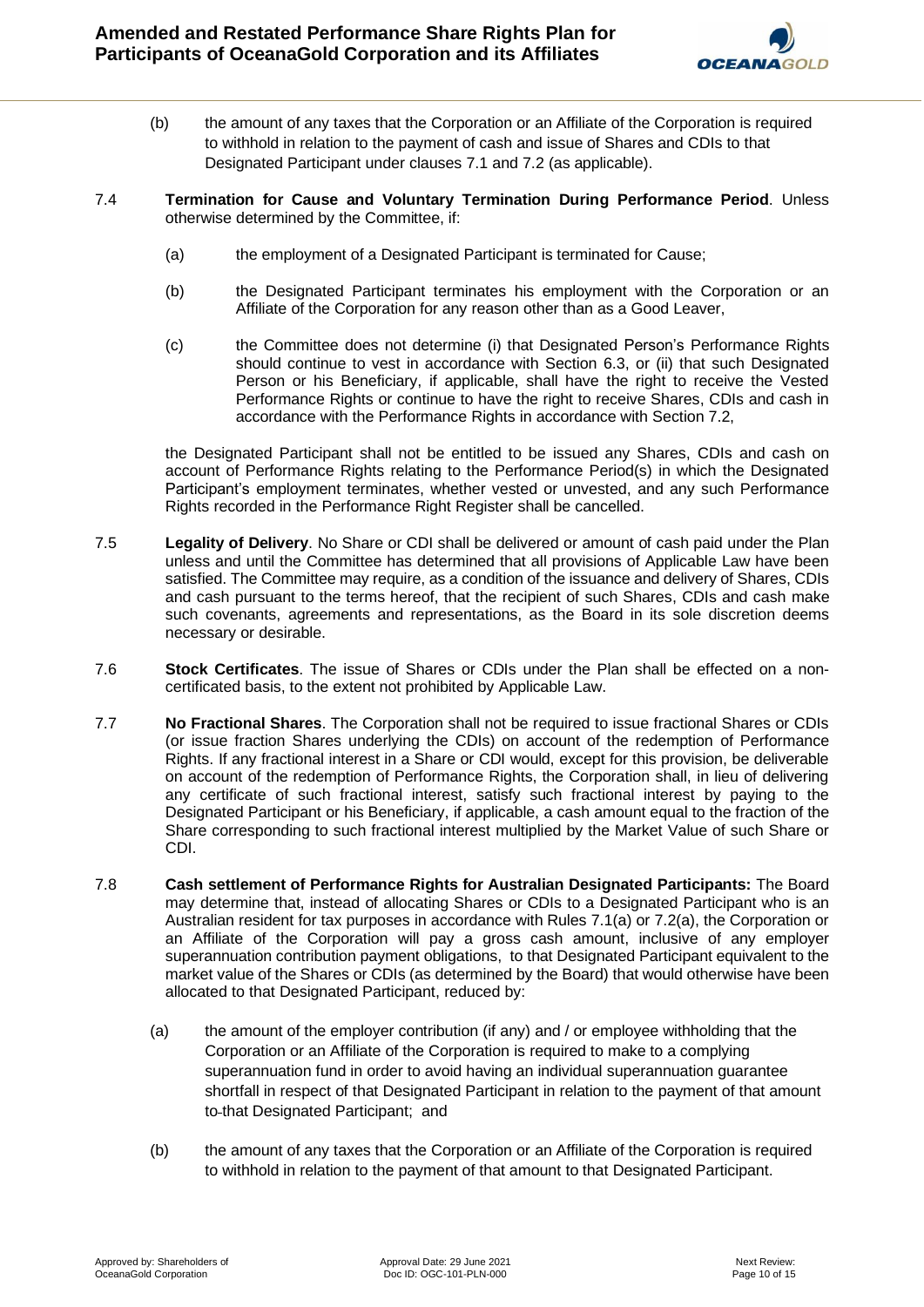

### **8 RESERVATION OF SHARES FOR PERFORMANCE RIGHTS AND MAXIMUM NUMBER OF SHARES**

8.1 Sufficient Authorized Shares to be Reserved. The Board shall reserve a sufficient number of Shares (including sufficient number of Shares required to issue any CDIs) to satisfy the redemption of Performance Rights granted under the Plan. Shares (including underlying any CDIs) that are the subject of Performance Rights that have failed to vest shall thereupon no longer be in reserve and may once again be subject to Performance Rights granted under the Plan.

## **9 ADJUSTMENTS AND CHANGE IN CONTROL**

- 9.1 **Adjustments**. In the event of any stock dividend, stock split, combination, exchange of shares, consolidation, spin-off or other capital reorganization or distribution (other than normal cash dividends) of corporate assets to shareholders, or any other similar changes affecting the Shares, such proportionate adjustments to reflect such change or changes shall be made with respect to the number of Performance Rights outstanding under the Plan, all as determined by the Committee in its sole discretion.
- 9.2 **Change in Control**. In the event of a Change in Control, the Board (composed of directors of the Corporation immediately prior to the Change in Control) may, in its absolute discretion, determine that all or a specified number of Performance Rights that have been granted to Designated Participants vest and that all or a specified number of Performance Rights that the Corporation is contractually obligated to grant to a Designated Participant will be granted by the Corporation and vest. Where the Board makes a determination pursuant to this Section 9.2, the Board will immediately give written notice to each Designated Participant of the number of Performance Rights that vest (or will be granted and then vest) pursuant to this Section 9.2 and those Performance Rights may be redeemed for Shares within such period as the Board shall determine appropriate.

#### **10 CURRENCY**

10.1 **Currency**. Except where expressly provided otherwise, all references in the Plan to currency refer to lawful Canadian currency.

### **11 TRADING BLACK-OUT PERIODS**

11.1 **Trading Black-Out Periods**. If a Performance Right expires or is redeemed during, or within five business days after, a trading black-out period imposed by the Corporation to restrict trades in the Corporation's securities, then, notwithstanding any other provision of the Plan, the Performance Right shall expire or be redeemed 10 business days after the trading black-out period is lifted by the Corporation.

### **12 AMENDMENT OR DISCONTINUANCE OF THE PLAN**

- 12.1 **Amendment at Board Discretion**. The Board may amend, suspend or discontinue the Plan, and amend or discontinue any Performance Rights granted under the Plan, at any time without shareholder approval, but subject to any applicable rules of the TSX. Without limiting the foregoing, the Board is specifically authorized, without shareholder approval, to amend the terms of the Plan, and the terms of any Performance Rights granted under the Plan to:
	- (a) amend the vesting provisions;
	- (b) amend the Target Milestones;
	- (c) amend the Performance Periods, except as otherwise provided in Section 12.2 hereof;
	- (d) amend the eligibility requirements of Designated Participants which would have the potential of broadening or increasing Insider participation; and
	- (e) make other amendments of a grammatical, typographical or administrative nature or to comply with the requirements of Applicable Law.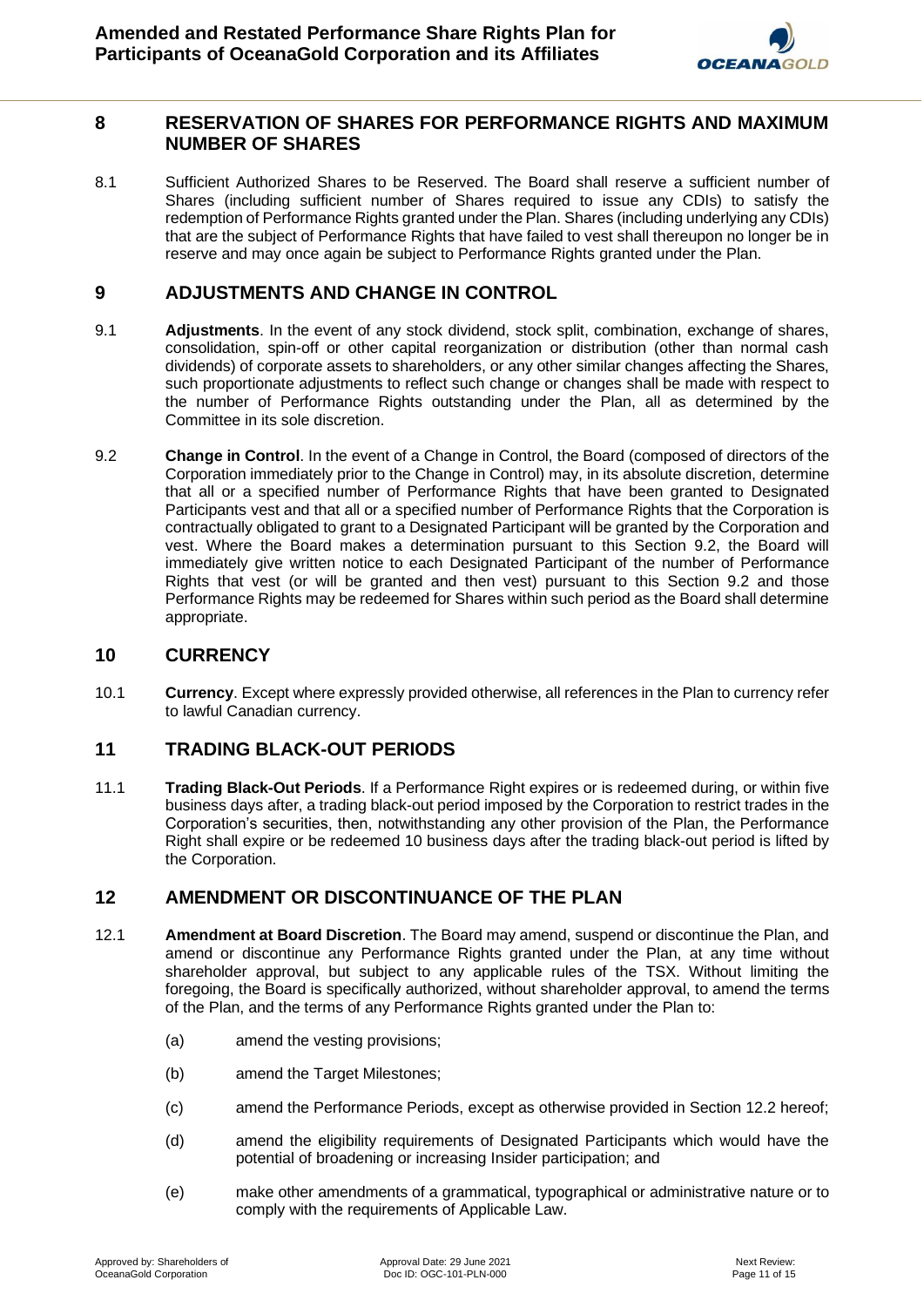

- 12.2 **Amendments Requiring Shareholder Approval**. Notwithstanding Section 12.1, no amendments to the following matters shall be made by the Board without the Corporation first obtaining shareholder approval:
	- (a) amend the Plan to increase the number of Shares reserved for issuance under the Plan;
	- (b) amend any Performance Rights granted under the Plan to extend the termination date beyond the original expiration date (for both Insider and non-Insider grants), except in certain circumstances where the Corporation has imposed a trading blackout in accordance with section 11.1 hereof;
	- (c) increase the number of Shares issuable under the Plan to Non- Employee Directors;
	- (d) amend the amendment provisions of the Plan; and
	- (e) amend section 4.4(c), 4.4(d), 4.4(e), 13.1 or 13.2.
- 12.3 **Amendments not to Contravene**. No amendment, suspension or discontinuance of the Plan or of any granted Performance Right ma y contravene the requirements of the Stock Exchange or any securities commission or regulatory body to which the Plan or the Corporation is now or may hereafter be subject to or any other stock exchange on which the Corporation or its Shares are listed from time to time. Termination of the Plan shall not affect the ability of the Board to exercise the powers granted to it hereunder with respect to Performance Right granted under the Plan prior to the date of such termination.

## **13 ASSIGNMENT**

- 13.1 **Assignability**. The Plan shall enure to the benefit of and be binding upon the Corporation and its Affiliates and their respective successors and assigns. Except as provided in Section 13.2, the interest of any Designated Participant under the Plan or in any Performance Rights shall not be assignable, transferable or negotiable (whether by operation of law or otherwise) and may not be assigned or transferred other than by will or the laws relating to intestacy.
- 13.2 **Idem**. Notwithstanding Section 13.1, a Designated Participant may transfer a Performance Right to any of the following permitted assigns:
	- (a) the Designated Participant's spouse;
	- (b) a trustee, custodian or administrator acting on behalf of or for the benefit of the Designated Participant or the Designated Participant's spouse;
	- (c) a personal holding corporation, partnership, trust or other entity controlled by the Designated Participant or the Designated Participant's spouse; or
	- (d) a registered retirement income fund or a registered retirement savings plan (as each such term is defined in the Income Tax Act (Canada)) of the Designated Participant or the Designated Participant's spouse.

This Section 13.2 does not apply to a Designated Participant who is in New Zealand or who is employed by, or a director of, an Affiliate of the Corporation which is a company incorporated in New Zealand.

## **14 SHAREHOLDER RIGHTS**

14.1 **No Rights to Shares**. Performance Rights are not Shares or CDIs and the grant of Performance Rights will not entitle a Designated Participant to any shareholder rights, including, without limitation, voting rights, dividend entitlement or rights on liquidation.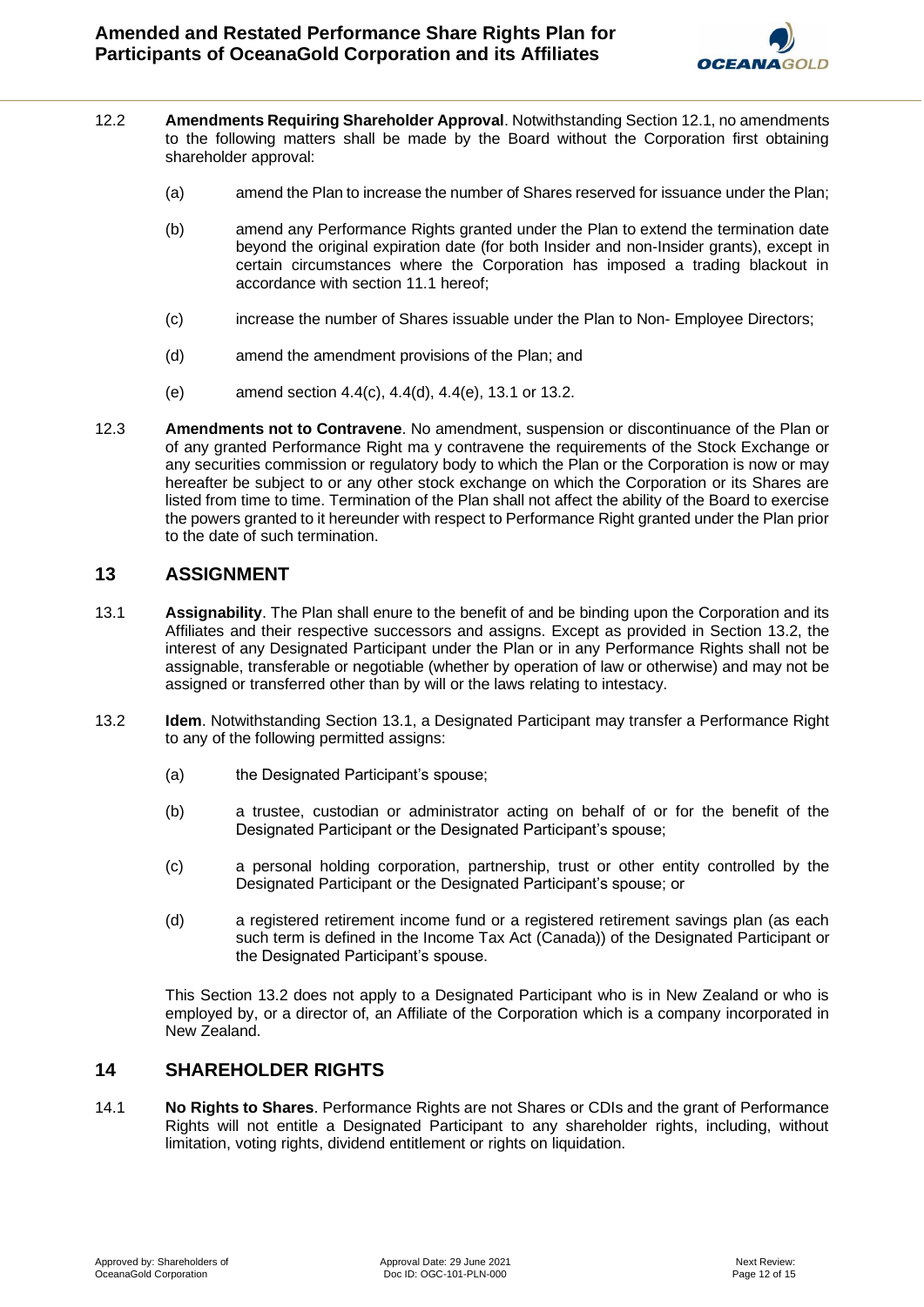## **15 ADMINISTRATION**

- 15.1 **Board**. Unless otherwise determined by the Board, the Plan shall be administered by the Committee, and the Committee shall have the full discretion to administer the Plan and grants of Performance Rights in accordance with all Applicable Law, including without limitation, the ability to provide for specific terms and conditions to be set out in the written acknowledgements entered into between the Corporation and Designated Participants as may be required to comply with Applicable Law.
- 15.2 **Compliance with Laws and Policies**. Each Designated Participant shall acknowledge and agree (and shall be conclusively deemed to have so acknowledged and agreed by participating in the Plan) that the Designated Participant will, at all times, act in strict compliance with Applicable Law and all other laws and any policies of the Corporation applicable to the Designated Participant in connection with the Plan. Such laws, regulations, rules and policies shall include, without limitation, those governing "insiders" of "reporting issuers" as those terms are construed for the purposes of applicable securities laws, regulations and rules.
- 15.3 **Delegation**. The Board may delegate to any director, officer or employee of the Corporation, or a committee of the Board, such duties and powers relating to the Plan as it may see fit.
- 15.4 **Subject to Law**. The Corporation's issuance of any Performance Rights or its obligation to issue Shares or to make any payments is subject to compliance with Applicable Law. As a condition of participating in the Plan, each Designated Participant agrees to comply with all such Applicable Laws and agrees to furnish to the Corporation all information and undertakings as may be required to permit compliance with Applicable Law.
- 15.5 **Withholdings**. The Corporation or an Affiliate of the Corporation, as applicable, may withhold or cause to be withheld from any amount payable to a Designated Participant or his Beneficiary, either under the Plan, or otherwise, such amount as may be necessary so as to ensure that the Corporation or the Affiliate of the Corporation, as applicable, will be able to comply with the applicable provisions of any federal, provincial, state or local law relating to the withholding of tax or other required deductions.
- 15.6 **No Employment or Additional Rights**. Nothing herein contained shall be deemed to give any person the right to be retained as an employee of the Corporation or of an Affiliate of the Corporation. For greater certainty, a period of notice, if any, or payment in lieu thereof, upon termination of employment, wrongful or otherwise, shall not be considered as extending the period of employment for the purposes of the Plan. Neither designation of an employee as a Designated Participant nor the grant of any Performance Rights to any Designated Participant entitles any Designated Participant to the grant, or any additional grant, as the case may be, of any Performance Rights under the Plan.
- 15.7 **Administration Costs**. The Corporation will be responsible for all costs relating to the administration of the Plan.
- 15.8 **No Obligation to Fund or Secure**. Unless otherwise determined by the Board, the Plan, including any right or entitlement of a Designated Participant hereunder. shall remain an unfunded and unsecured obligation of the Corporation and any applicable Affiliates of the Corporation.
- 15.9 **Rules for Administration and Interpretation**. The Board may enact rules and regulations relating to the administration and interpretation of the Plan and may amend such rules and regulations from time to time. The Board shall have the authority to decide conclusively all matters relating to the administration, application and interpretation of the Plan.
- 15.10 **Australian tax deferral:** Subdivision 83A-C of the Income Tax Assessment Act 1997 (Cth) (the ITAA) applies to the Performance Rights granted to a Designated Participant who is an Australian resident for tax purposes under the Plan (subject to the requirements of the ITAA), unless the Performance Rights lapse or are cash settled.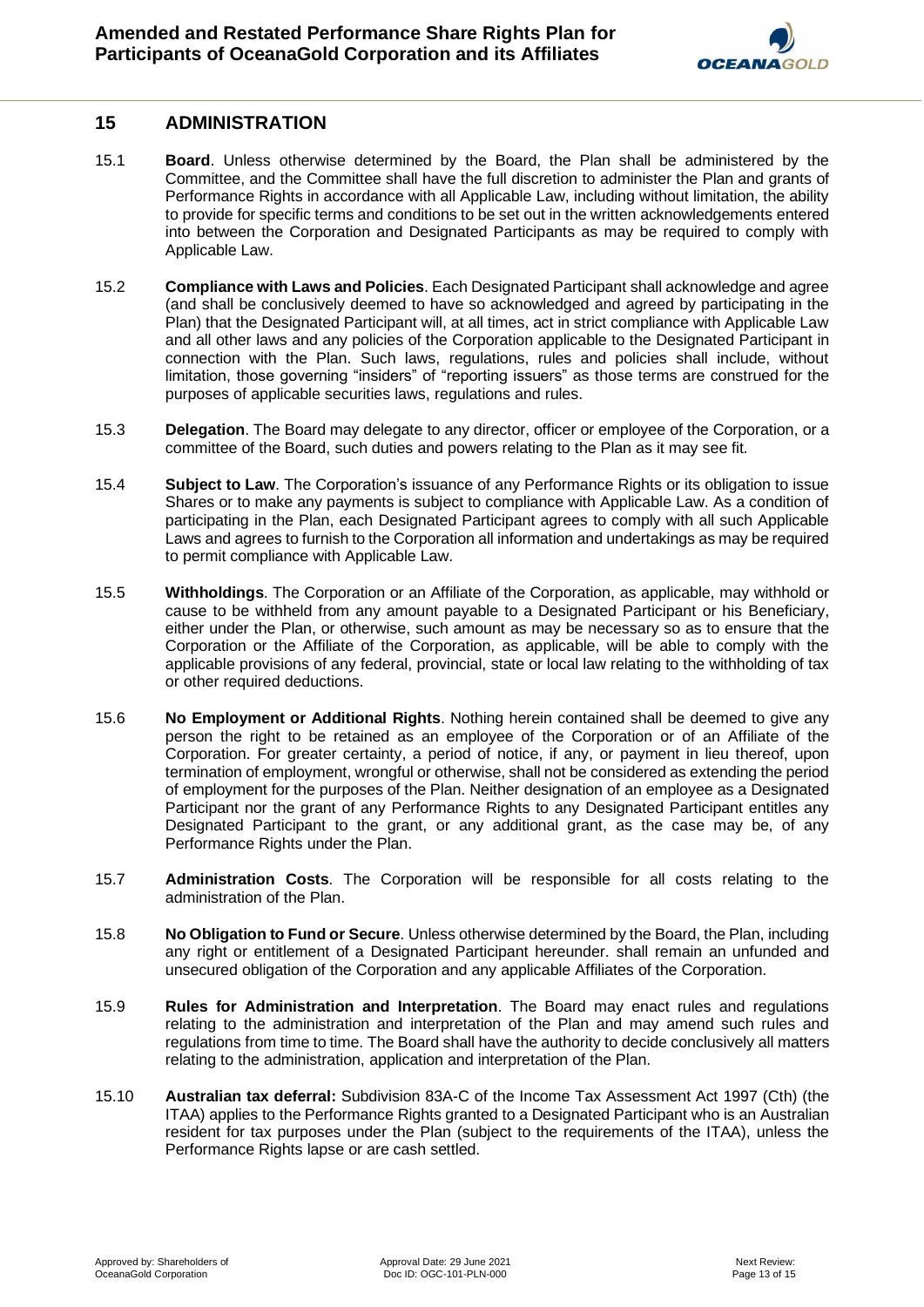

15.11 **Non-transferability for Australian Designated Participants:** Notwithstanding any other provision of this Plan, a Designated Participant who is an Australian resident for tax purposes or who is employed by, or a director of, an Affiliate of the Corporation which is a company incorporated in Australia is not entitled to transfer their Performance Rights other than by will or the laws relating to intestacy.

#### 15.12 **Clawback Policy:**

(a) In the event of a Restatement, the Committee may, in its sole discretion, recover, terminate the vesting of and/or provide for forfeiture of any Performance Rights or any Shares, CDIs or cash payments awarded or paid to Designated Participants in settlement of Performance Rights ("**Long Term Incentive Compensation**"), which (i) exceeds the Long Term Incentive Compensation that otherwise would have been received by a Designated Participant, had such Long Term Incentive Compensation been determined based on or in light of the Restatement; and (ii) was awarded to the Designated Participant within three (3) years prior to a Restatement.

Where Financial Reporting Requirements or other financial measures are considered in determining the Long Term Incentive Compensation awarded or paid, but the Long Term Incentive Compensation is not awarded or paid on a formulaic basis, the Committee will determine in its discretion the amount, if any, by which the payment or award should be reduced.

(b) In the event of a Misconduct, the Committee may, in its sole discretion, recover, terminate the vesting of, and/or provide for the forfeiture of any Long Term Incentive Compensation from any Designated Participant who engaged in Misconduct, or any Designated Participant who knew or ought to have known about the Misconduct and failed to report it.

(c) In exercising its discretion to recover any amount of Long Term Incentive Compensation under this Section, the Committee may take into account:

- (i) taxes paid by the Designated Participant on the Long Term Incentive Compensation and the rights of the Designated Participant to recover any such taxes;
- (ii) any benefit received by any Designated Participant as a result of Misconduct or the Restatement;
- (iii) the seriousness of the Misconduct; and
- (iv) any other factors that the Committee determines are relevant.